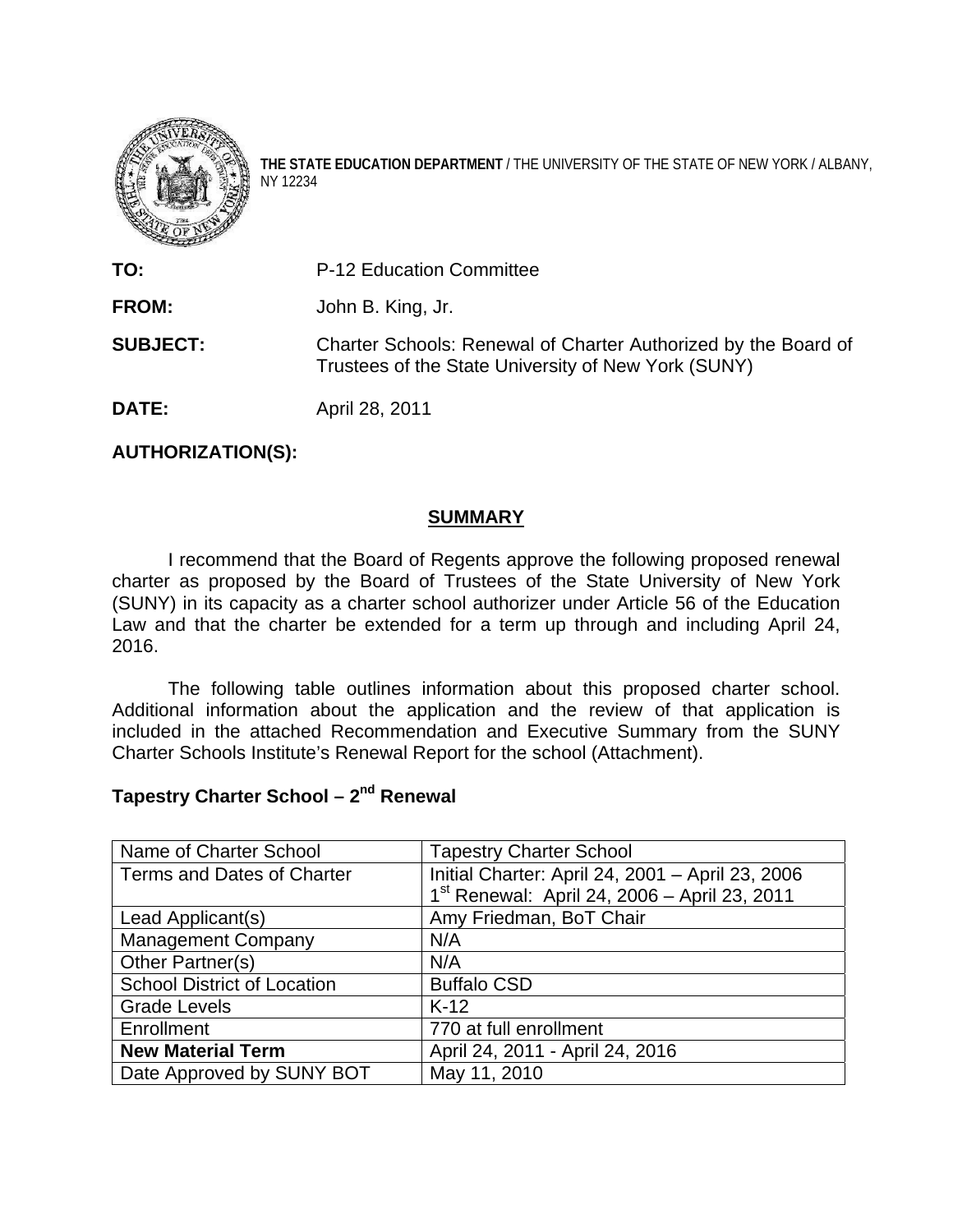### Reasons for Recommendation

The proposed charter school: (1) meets the requirements set out in Article 56 of the Education Law, and all other applicable laws, rules and regulations; (2) will operate in an educationally and fiscally sound manner; (3) is likely to improve student learning and achievement and materially further the purposes set out in subdivision two of section twenty-eight hundred fifty of Article 56 of the Education Law; and (4) will have a significant educational benefit to the students expected to attend the charter school.

#### Recommendation

 VOTED: That the Board of Regents approves and issues the second renewal charter of the Tapestry Charter School as proposed by the Board of Trustees of the State University of New York, and that its provisional charter be extended for a term up through and including April 24, 2016.

**Attachment**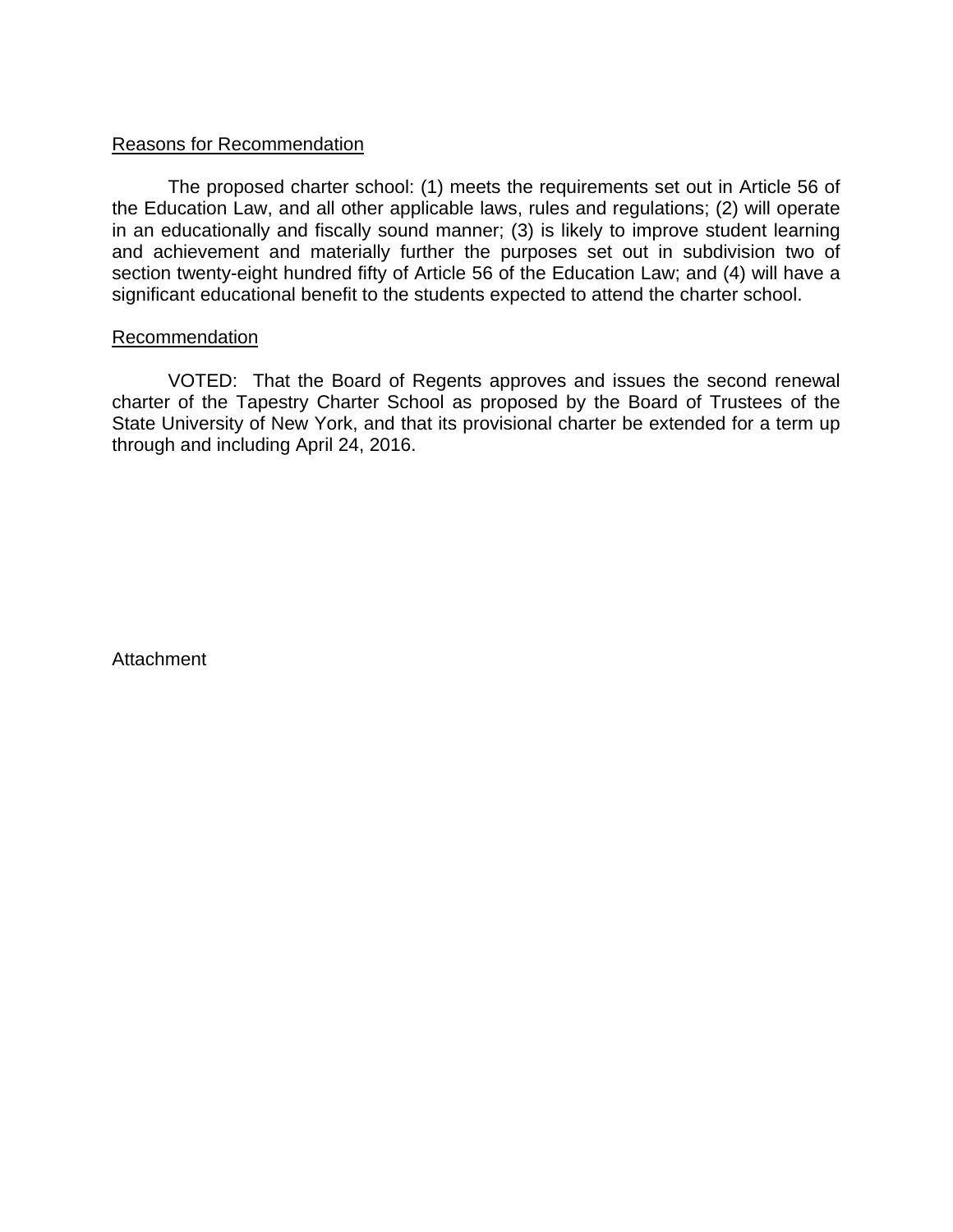

Charter Schools Institute The State University of New York

# **Subsequent Renewal Report**

# **Tapestry Charter School**

**May 3, 2010** 

Charter Schools Institute State University of New York 41 State Street, Suite 700 Albany, New York 12207 518/433-8277 518/427-6510 (fax) [www.newyorkcharters.org](http://www.newyorkcharters.org/)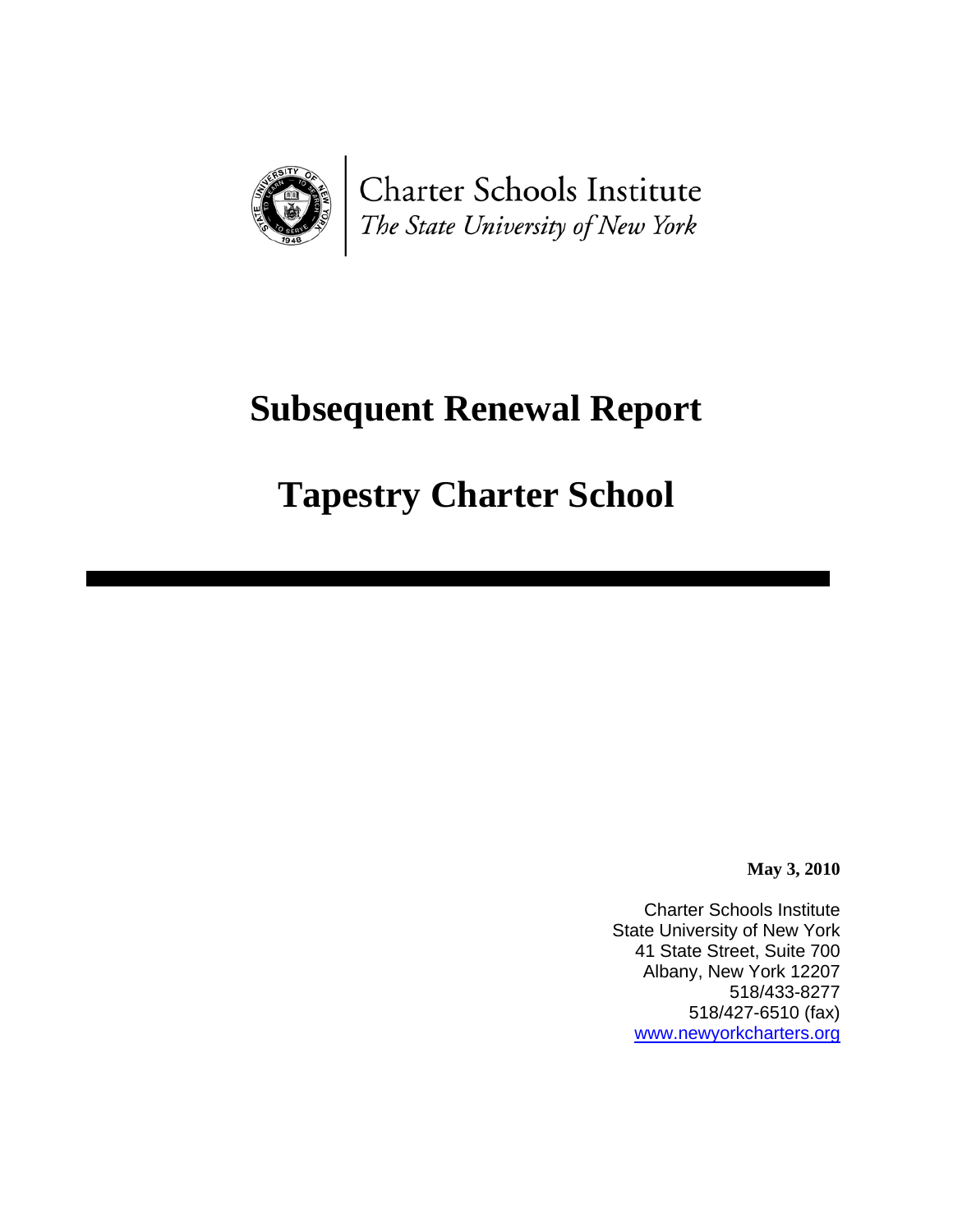# **TABLE OF CONTENTS**

| ACADEMIC ATTAINMENT AND IMPROVEMENT ERROR! BOOKMARK NOT DEFINED. |  |
|------------------------------------------------------------------|--|

The final version of Institute renewal reports should be broadly shared by the school with the entire school community. The reports will be posted on the Institute's website at: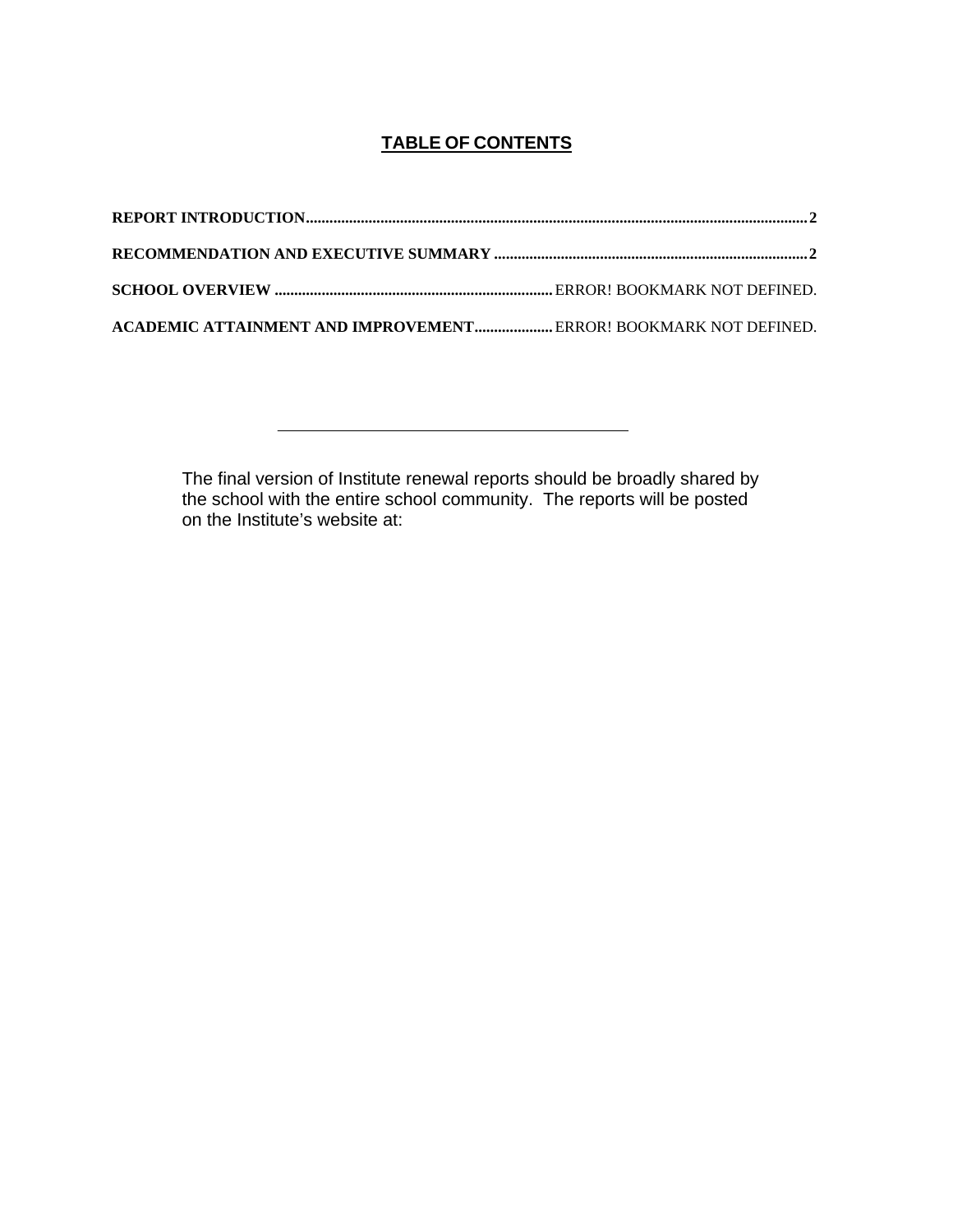#### REPORT INTRODUCTION

<span id="page-4-0"></span>This report is the primary means by which the Charter Schools Institute (the "Institute") transmits to the Board of Trustees of the State University of New York (the "SUNY Trustees") its findings and recommendations regarding a school's Application for Renewal, and more broadly, details the merits of a school's case for renewal. This report has been created and issued pursuant to the *Practices, Policies and Procedures for the Renewal of Charter Schools Authorized by the State University Board of Trustees* (the "SUNY Renewal Practices" $)$ .<sup>[1](#page-4-2)</sup>

Information about the SUNY renewal process, including the Institute's comprehensive Charter Renewal Handbook and an overview of the requirements for renewal under the New York Charter Schools Act of 1998 (as amended, the "Act"), are available on the Institute's website at: [www.newyorkcharters.org/schoolsRenewOverview.htm.](http://www.newyorkcharters.org/schoolsRenewOverview.htm)

#### RECOMMENDATION AND EXECUTIVE SUMMARY

#### <span id="page-4-1"></span>**Recommendation Full-Term Renewal**

 $\overline{a}$ 

The Charter Schools Institute recommends that the SUNY Trustees approve the Application for Early Subsequent Renewal of the Tapestry Charter School and renew its charter for a period of five years—from 2011 to 2016—with authority to provide instruction to students in kindergarten through  $12<sup>th</sup>$ grade, with a maximum enrollment of 770 students, and consistent with the other terms set forth in its Application for Early Subsequent Renewal.

#### **Background and Required Findings**

According to the SUNY Renewal Practices:

*In subsequent renewal reviews, and in contrast to initial renewal reviews, the State University Trustees evaluate the strength and effectiveness of a school's academic program almost exclusively by the degree to which the school has succeeded in meeting its academic Accountability Plan goals during the Accountability Period. This approach is consistent with the greater time that a school has been in operation and a concomitant increase in the quantity and quality of student achievement data that the school has generated. It is also consistent with the Act's purpose of moving from a rulesbased to an outcome-based system of accountability in which schools are held accountable for meeting measurable student achievement results.* 

Tapestry Charter School ("Tapestry") has applied for an Early Subsequent Full-Term Renewal of five years. In its ninth year of operation, the SUNY Renewal Practices provide only two possible renewal outcomes for Tapestry: Full-Term Renewal or denial of its Application for Early Subsequent Renewal. In order to earn a Full-Term Subsequent

<span id="page-4-2"></span><sup>&</sup>lt;sup>1</sup> The *Practices, Policies and Procedures for the Renewal of Charter Schools Authorized by the State University Board of Trustees* (revised September 15, 2009) are available at: <http://www.newyorkcharters.org/documents/renewalPractices.doc>.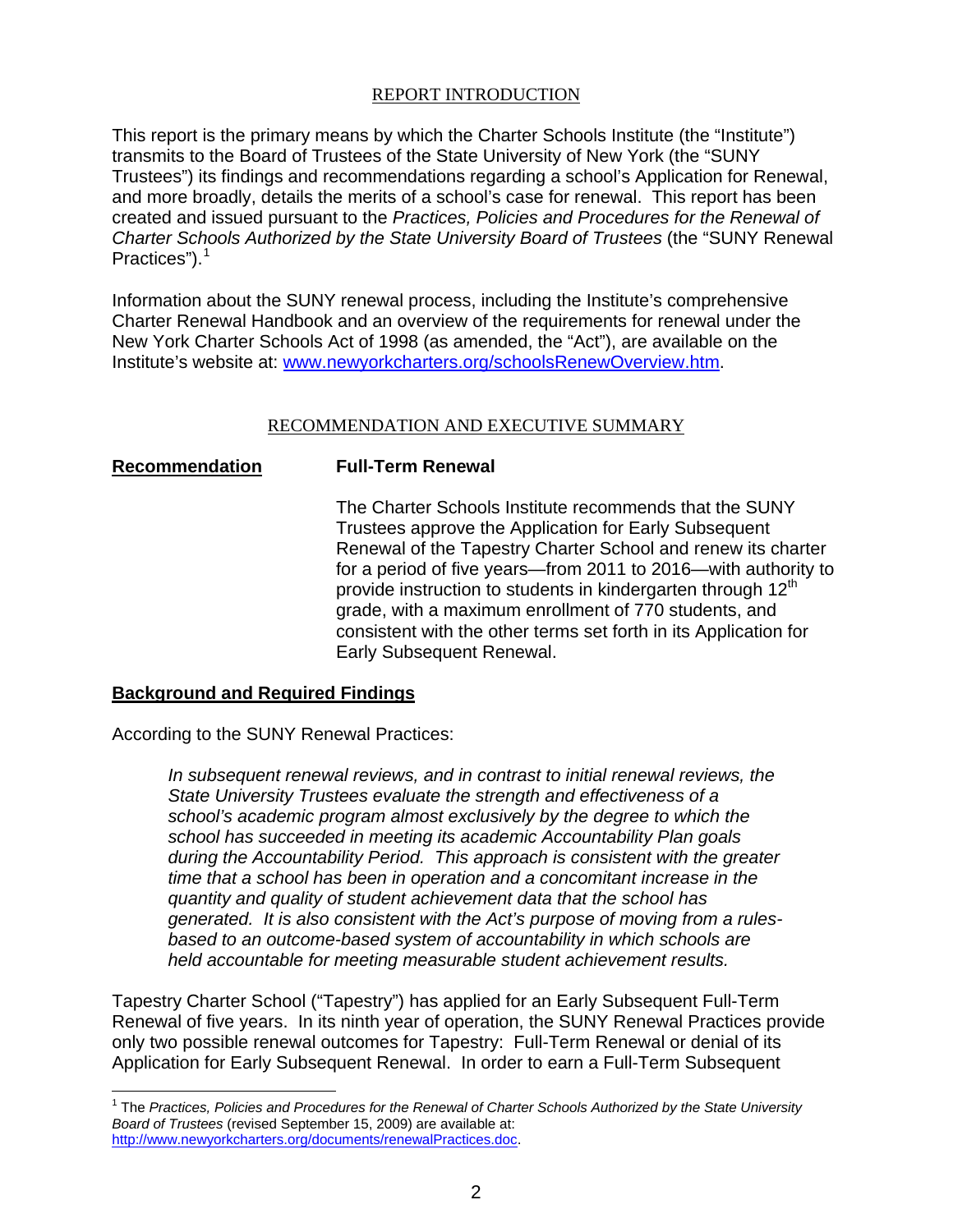Renewal, Tapestry must demonstrate that it has met the criteria for such a renewal as described in the SUNY Renewal Practices. Specifically, the school must have "previously received a Full-Term Renewal and consistently met or come close to meeting its academic Accountability Plan goals." Having previously been awarded a Full-Term Renewal of five years and based on the Institute's review of the evidence that it gathered and that Tapestry Charter School has provided including, but not limited to, the school's Application for Early Subsequent Renewal, evaluation visits conducted during the charter period, a renewal evaluation visit conducted in the fourth year of the current charter period, and the school's record of academic performance as determined by the extent to which it has met its academic Accountability Plan goals, the Institute finds that the school has consistently met its academic Accountability Plan goals during the Accountability Period."<sup>[2](#page-5-0)</sup>

Based on all the evidence submitted in the current charter term and as described in, or submitted with, the Application for Renewal, the Institute makes the following findings required by the Act.

The Tapestry Charter School as described in the Application for Early Subsequent Renewal meets the requirements of the Act and all other applicable laws, rules and regulations. The school has demonstrated the ability to operate in an educationally and fiscally sound manner in the next charter period. Finally, given the programs it will offer, its structure and its purpose, approving the school to operate for another five years is likely to improve student learning and achievement and materially further the purposes set out in Education Law subdivision 2850(2).

Therefore, in accordance with the standard for Subsequent Renewal found in the SUNY Renewal Practices, the Institute recommends that the SUNY Trustees approve Tapestry Charter School's Application for Charter Renewal and renew the charter for a full-term of five years.

#### **Consideration of School District Comments**

In accordance with the Act, the Institute notified the school district in which the charter school is located regarding the school's Application for Renewal. As of the date of this report, no comments were received in response.

## **Summary Discussion**

#### *Academic Success*

Tapestry Charter School has met the academic goals in its Accountability Plan. Since the first year of the Accountability Period, the school met the key goals of mathematics and English language arts goals each year. Notably, in the most recent year, the school exceeded each of the five measures comprising its overall mathematics goal with all but one student scoring proficient on the state mathematics exam. In English language arts, Tapestry also essentially met all five measures. The school has also met its science and social studies goals during the Charter Period. According to the state's NCLB accountability system, the school is deemed to be in good standing.

<span id="page-5-0"></span> 2 SUNY Renewal Practices, Full-Term Renewal standard (9).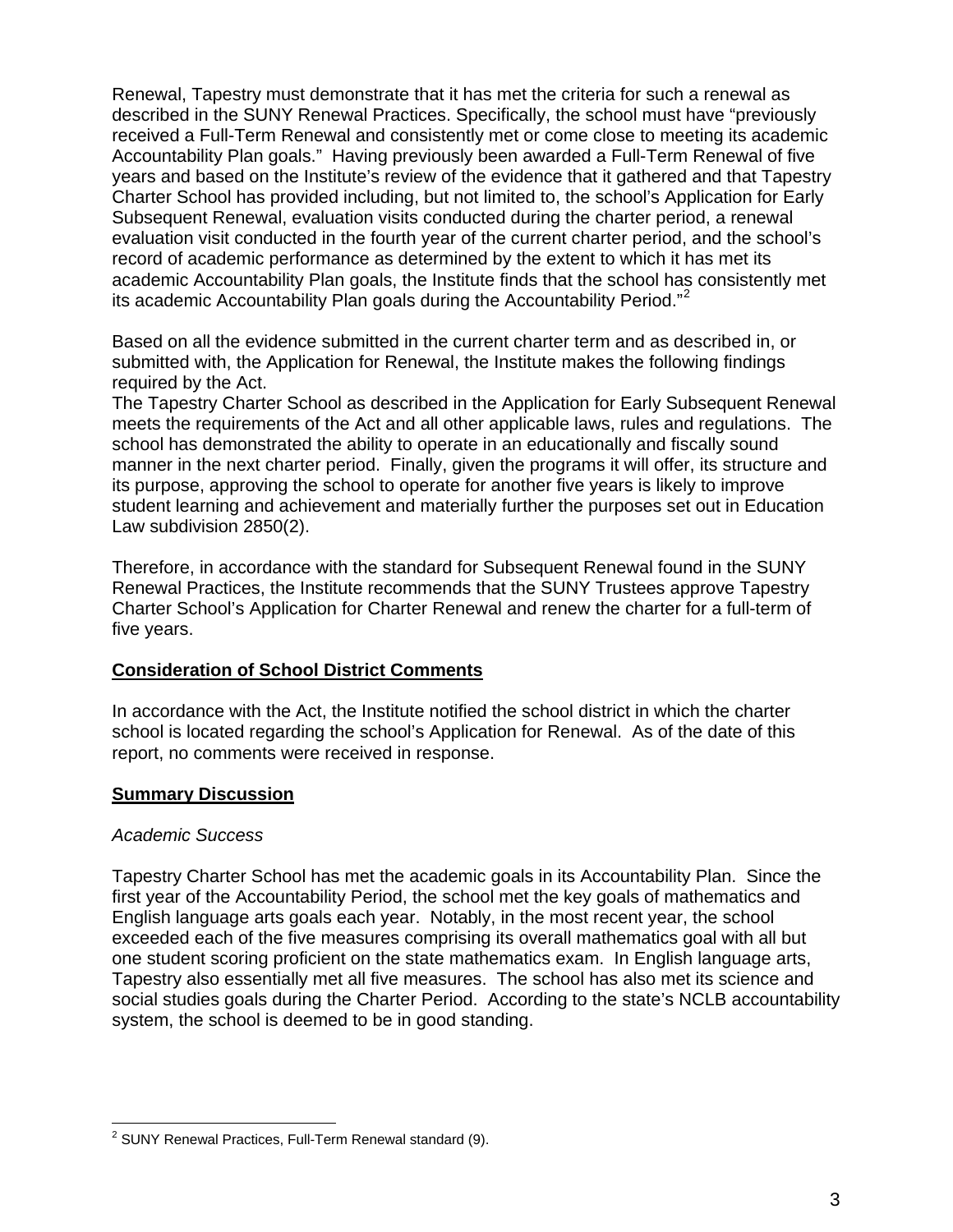Throughout its Accountability Period, Tapestry has posted strong results on the New York State  $\tilde{3}^{rd}$  $\tilde{3}^{rd}$  $\tilde{3}^{rd}$  through  $8^{th}$  grade English language arts exam<sup>3</sup> and the school's preliminary fourthyear cohort Regents English proficiency rate suggests that the school is on track to demonstrating a similar level of performance at the high school level. The school has outperformed its local school district by a wide margin at the elementary, middle, and high school levels and has consistently exceeded the performance target set in the state's NCLB accountability system. In relation to demographically similar schools, Tapestry has performed better than expected to a large degree. With respect to cohort growth, Tapestry has demonstrated improvement, and overall, performance has improved steadily.

During the current Accountability Period, Tapestry has improved its performance on the state's  $3^{\text{rd}}$  through  $8^{\text{th}}$  grade mathematics exam<sup>[4](#page-6-1)</sup> and in the current year virtually all students scored proficient on the exam. In addition, preliminary fourth-year high school Accountability Cohort data indicate that the school is on track to achieving its absolute target on Regents mathematics exams this year. The school has consistently outperformed its local school district and demographically similar schools state-wide by large margins on the elementary/middle school mathematics exams while the leading high school cohort is on track to exceeding the local school district's fourth-year Accountability Cohort proficiency rate. In terms of growth, since 2006-07, when two years of  $3<sup>rd</sup>$  through  $8<sup>th</sup>$  grade state test data became available, the school has consistently improved its overall cohort performance.

With regard to Tapestry's graduation goal, based on preliminary results from the school's first graduating cohort, with 100 percent of students satisfying the school's graduation requirements, Tapestry is on track to meeting its target. In addition, 100 percent of Tapestry's anticipated graduates have applied to college and 100 percent have been accepted in at least one college or university.

The school has informal systems to gather assessment and evaluation data and has used these data over the course of the charter period to identify weaknesses in student learning. Within the lower and high school programs, Tapestry has regularly administered useful standardized and other assessments. Throughout the charter period, the school has regularly communicated each student's achievements and progress to his or her parents/guardians, most notably through its portfolio system. In addition, the school implemented, late in the charter period, a proficiency-based system to evaluate student achievement of long-term learning targets.

Tapestry Charter School has a defined curriculum and uses it to prepare students to meet New York State learning standards. Teachers assume significant responsibility for regularly reviewing and revising curricular documentation. Teachers have received adequate guidance and resources in determining what to teach and when to teach it. Late in the charter period, the school had begun to develop more comprehensive curricular documents

 $\overline{a}$ 

<span id="page-6-0"></span> $3$  In interpreting a school's year-to-year changes in the absolute measure, the Institute puts the results in the context of overall state-wide changes. In general, the state-wide proficiency rate on the English language arts exam increased by five percent from 2006-07 to 2007-08 and by nine percent from 2007-08 to 2008-09. From a related perspective, the median school had a proficiency rate of 68.7 percent, 72.8 percent, and 80.9 percent during the three years respectively. These year-to-year changes suggest the importance of the comparative measures included in the goal.<br><sup>4</sup> In interpreting a school's year-to-year changes in the absolute measure, the Institute puts the results in the context

<span id="page-6-1"></span>of overall state-wide changes. In general, the statewide proficiency rate on the mathematics exam increased by nearly six percent from 2006-07 to 2007-08 and by eight percent from 2007-08 to 2008-09. From a related perspective, the median school had a proficiency rate of 79.5 percent, 86.2 percent, and 90.8 percent during the three years respectively. These year-to-year changes in absolute results suggest the importance of the comparative measures included in the goal.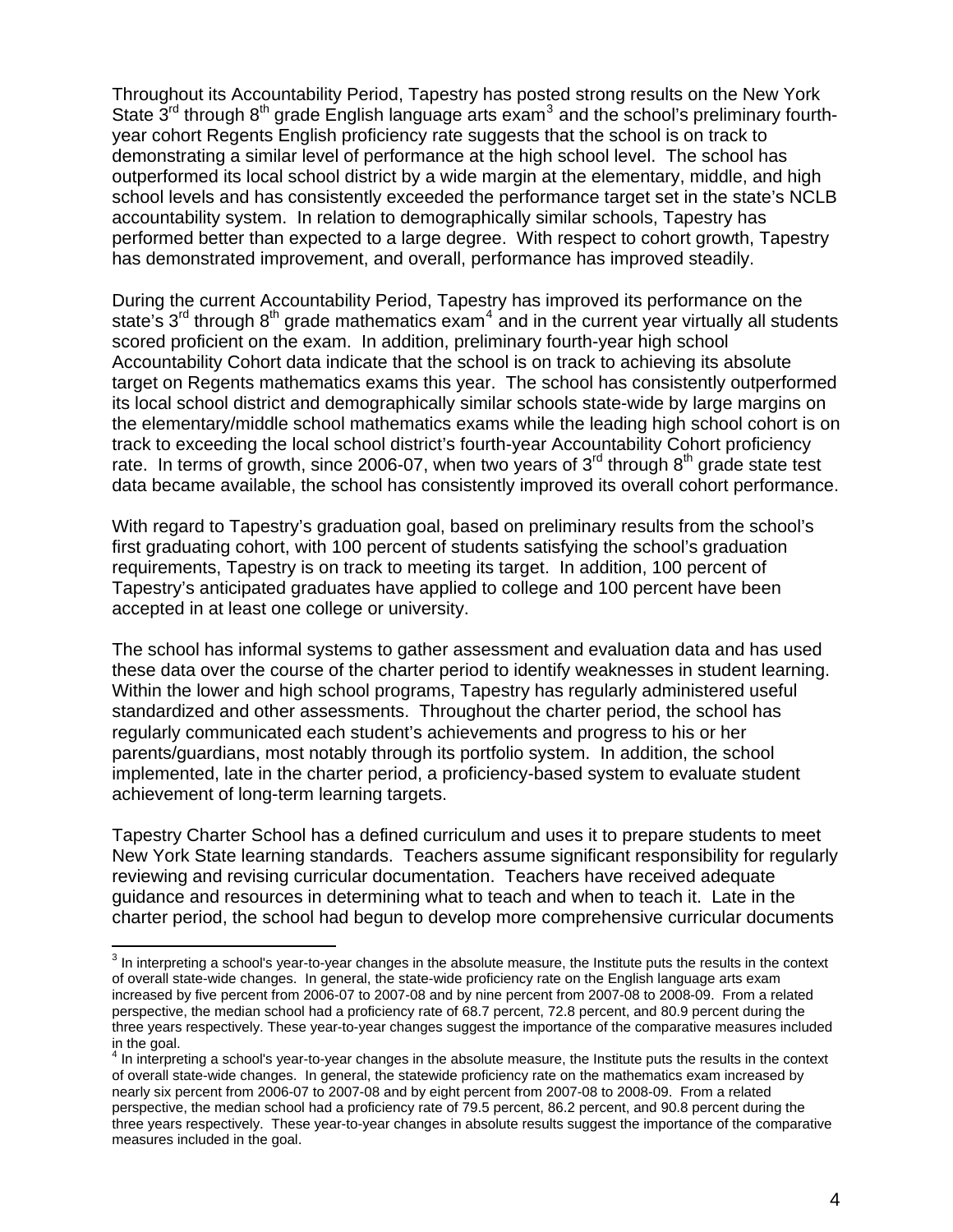that integrate the school's instructional methods, namely the use of learning expeditions across subject areas.

High quality instruction has been evident in some classrooms at the school. Teachers generally plan purposeful lessons with clear learning targets aligned to the school's curriculum. In particular, students in the lower school have generally been engaged by rigorous instruction, which has been differentiated to meet the range of learning needs represented in the student population.

Elements of strong instructional leadership have been present at Tapestry during the charter term. School leaders are highly committed to the school's mission and instructional methodology and set high expectations for student achievement. The school has implemented a useful teacher evaluation system late in the charter period. In addition to strengthening the level of instructional support provided to teachers at the lower school, a building principal was hired and the previous school leader was promoted to serve as the school's executive director. At both the upper and lower schools, teachers receive additional support and professional development from "instructional guides" provided through the school's partnership with Expeditionary Learning.

Tapestry Charter School has provided effective support to assist at-risk students throughout the charter period. The school has clear procedures for identifying students with disabilities and provides them with sufficient support. Finally, the school provides sufficient resources, including multiple instructional specialists, in order to provide a range of interventions to meet the needs of struggling students.

Throughout the school, a safe and orderly environment has been established. Teachers generally employ effective classroom management strategies and foster an environment where learning is clearly valued. However, in the school's seventh year of operation, the second within the current charter term, inspectors noted low-level misbehavior particularly in crew classes.

#### *Organizational Effectiveness and Viability*

From its inception, the mission of Tapestry Charter School has been to, "provide a challenging and rigorous education in an environment that emphasizes diversity, compassion, collaboration, community, creativity, and leadership, so that students are academically and socially prepared to meet the demands of further education while maturing into productive and caring adults with a lifelong passion for learning." The school board and leadership have been mindful of the mission, which is displayed on the school website, in its family handbooks and in other materials produced by the school. The school board recently revised the school's mission statement (see Plans for the Next Charter Period, page 9) with the assistance of a consultant in an effort to more succinctly capture the spirit of Tapestry. Tapestry has generally been faithful to its school-wide key design elements – a school culture of caring, family and community engagement and ongoing professional development. The school has implemented its lower school key design elements: multi-age classrooms and progressive teaching techniques. As an outgrowth of its partnership with Expeditionary Learning, the high school has focused on its key elements; namely, rigorous academics with real world learning and physical and emotional fitness, as well as knowledge and understanding of the arts.

Parents and students are satisfied with the school, according to the results of annual surveys in which parents have expressed strong positive attitudes. Each year, more than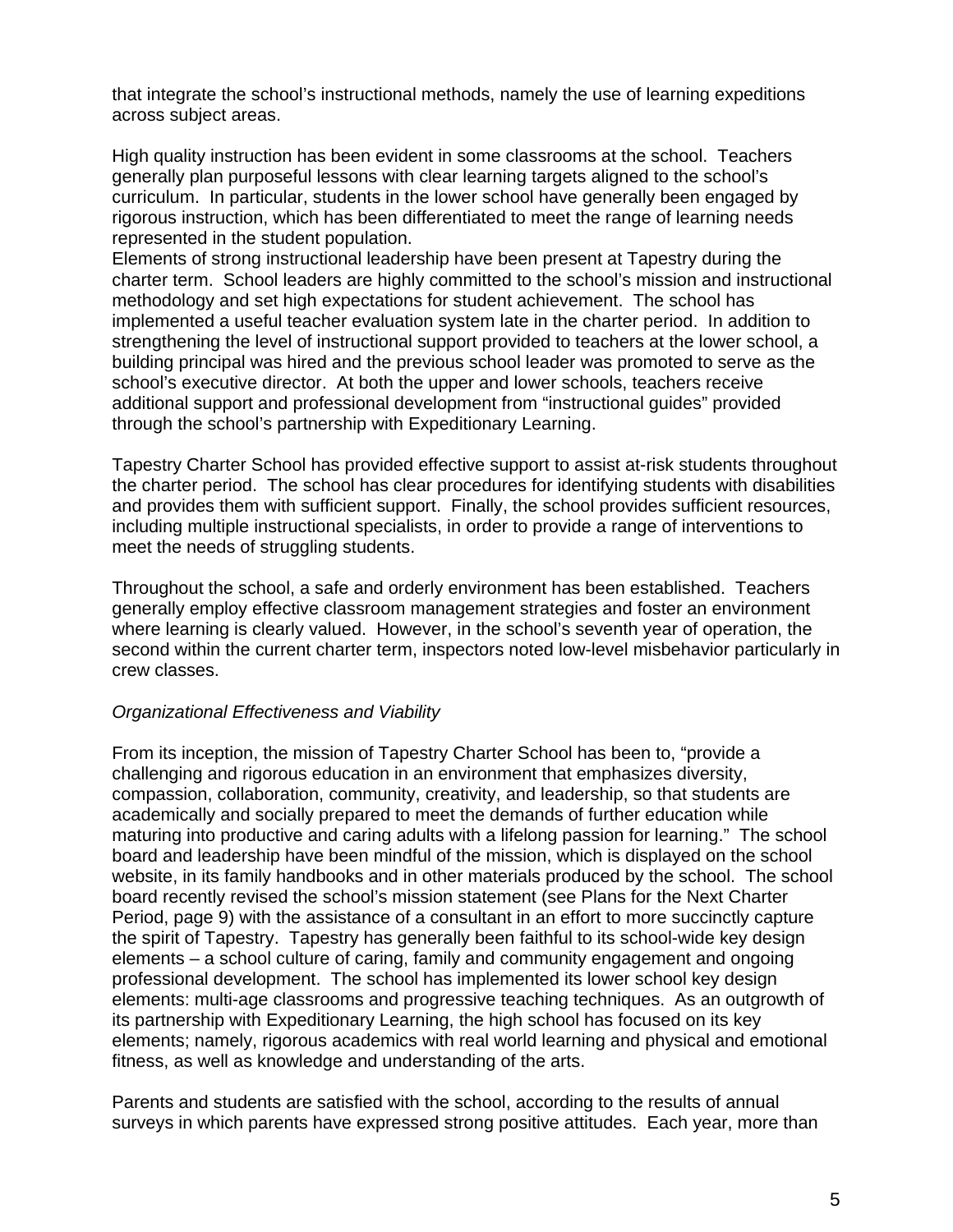90 percent of the high school students return the following September. The school also maintains a significant student wait list. In the last four years, the school has had at least a 95 percent attendance rate each year.

Tapestry has established a well-functioning organizational structure with staff, systems, and procedures that allow the school to carry out its academic program. The organizational structure supports distinct lines of accountability with clearly defined roles and responsibilities. Day-to-day operations are competently managed. The school has hired and retained quality personnel and has maintained adequate levels of student enrollment throughout the charter period.

The Tapestry school board has worked effectively to achieve the school's mission and provide oversight to the total educational program. The school has benefited from a strong a stable board of trustees, the members of which have adequate skills and expertise to provide effective governance. All trustees consistently attend board meetings and are active on board committees. The board has taken an active role in the development of the school's curriculum, the marketing of the school's program, fund-raising, and in particular, securing a new facility to house Tapestry's entire K–12 program. The board has been engaged in continuing to develop a partnership with Canisius College as a professional development resource for the school and where Tapestry high school students may attend classes at a reduced rate. It has received regular information and data from school leaders over the charter period and conducts an annual review of the executive director through a formalized process that includes undertaking a survey of the parents, teachers and the administration to determine the school's areas of strength and weakness.

The Tapestry school board appears to have generally operated within its by-laws. In terms of numbers of trustees, the board has had some vacancies and as one trustee has recently retired the board will likely need to recruit new trustees. The board has identified skills that it wants a new member to possess (public relations and legal skills) and is taking a careful approach to recruitment so that active, diligent members are added. The school board now has a comprehensive board manual to orient new trustees. The board has conflict of interest provisions in its code of ethics and by-laws and has avoided such conflicts to the extent possible, is very aware of the not-for-profit organization conflicts of its members and seeks advice from its outside accountant on the subject as necessary, such as conducting fair market value analyses when needed. The school's code of ethics needs to be revised to provide guidance to employees rather than just trustees. A very few technical defects were noted in the school's bylaws.

The school board has spent time throughout the charter period updating various policies. For example, the board recently formulated a social networking policy that had been submitted in draft form to the staff for feedback and then finalized. The complaint and discipline policies, however, have not undergone that process and are in need of revision. While the school board holds its meetings in compliance with the Open Meetings Law and reviews and approves board meeting minutes, there is a dearth of minutes for the board's active committees.

During the charter term and at the time of the renewal inspection the school appeared to be in general

and substantial compliance with the Act and applicable state and federal laws, rules and regulations with only minor exceptions and has compiled a record of substantial compliance with the terms of its charter during the charter term. Tapestry has designed and put into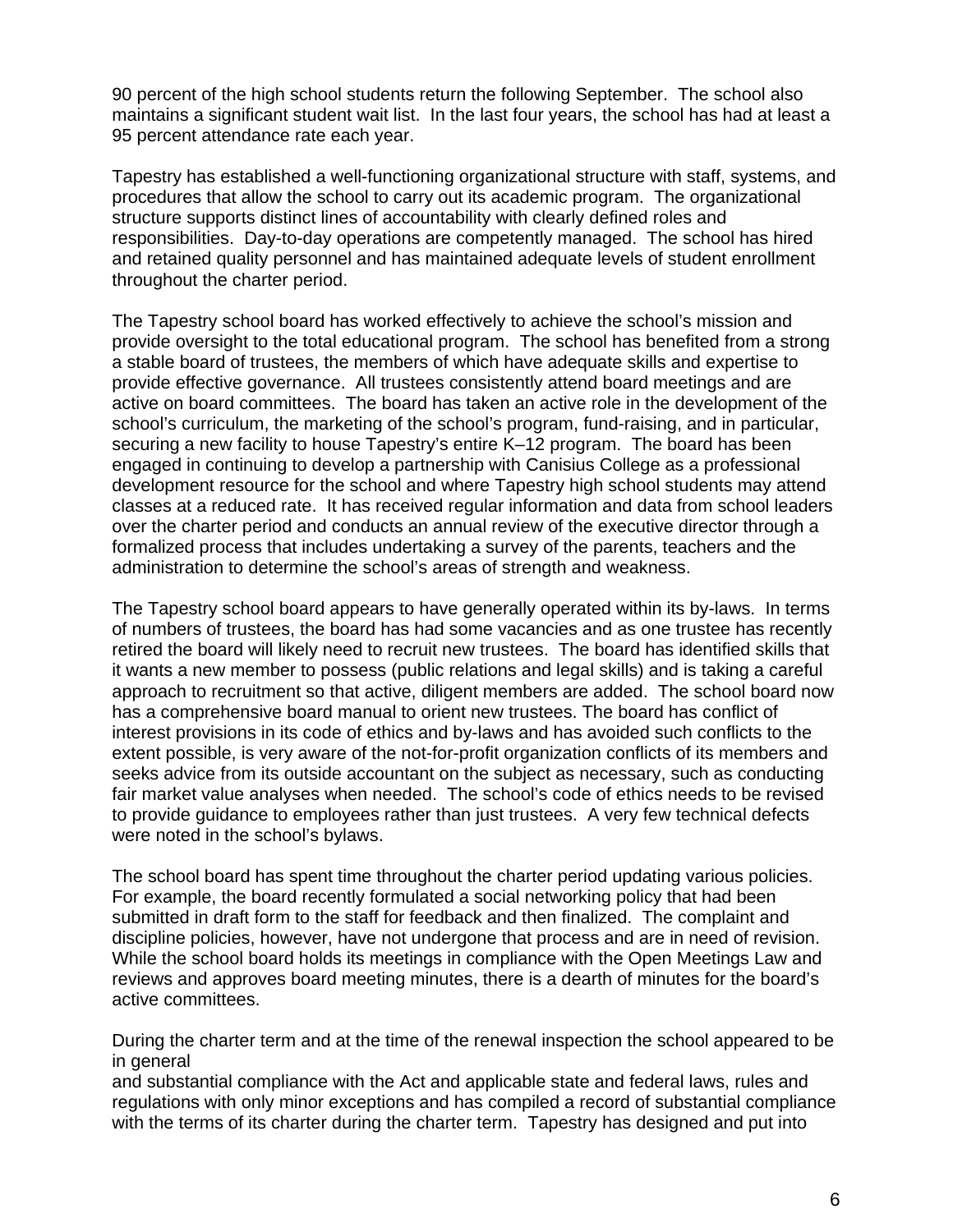place effective systems and controls to ensure that legal and charter requirements were and are met including skilled personnel, polices and procedures and attention to detail. Minor exceptions in the teacher certification area were noted and were in the process of being corrected at the time of the visit. There was only one recorded complaint made to the Institute during the charter term and it required no formal action by the Institute. The school uses different paid and pro bono legal counsel depending on its needs and the subject matter at issue including for real estate and human resources issues.

While Tapestry enrolls a percentage of special education students that is reflective of the district and provides a more than adequate program to retain those students, the school only has approximately one percent of its students who are English language learners (ELLs). The school has active outreach to ELLs through two small parochial schools that are in contact with refugee populations, but this effort has not yielded many ELLs. The school's website also references the availability of the application in Spanish but a local district school focusing almost exclusively on ELLs was reported to attract many of the area ELLs. The school has also recruited and provided applications at community centers that ELL parents frequent with little result. Buffalo was described by the school board as not being as diverse as New York City, for example, and therefore presenting more recruitment challenges with respect to ELLs. While the Institute finds that the above efforts satisfy the statute the Institute relayed to the school that further progress or efforts would be expected during the next charter term from Tapestry and all SUNY charter schools.

#### *Fiscal Soundness*

Tapestry Charter School has operated pursuant to a long-range financial plan and has created realistic budgets that are monitored and adjusted appropriately over the course of the charter period. Annual budgets are developed by the school's contracted accounting firm with appropriate input from the school's executive director, principals and other key staff. Budget variances are routinely analyzed and shared with the executive director, board treasurer and finance committee.

The school has maintained appropriate fiscal policies, procedures and controls related to external and internal compliance for cash disbursements, cash receipts, bank reconciliations, payroll, fixed assets, grants/contributions, and the preparation of financial statements. The accounting firm works with the school's executive director, board treasurer and finance committee, along with the rest of the school board to ensure that the policies and procedures are documented and followed by school staff. The school's Fiscal Year (FY) 2008-09 audit report of internal controls—related to financial reporting and compliance with laws, regulations and grants—disclosed no material weaknesses, or instances of noncompliance. The lack of other deficiencies in the reports provides some, but not absolute, assurance that the school has maintained adequate internal controls and procedures.

The school has complied with financial reporting requirements during the charter period. Budget, quarterly and annual financial statement audit reports were filed in a timely, accurate and complete manner. Each of the school's annual financial statement audit reports followed generally accepted accounting principles as required and received an unqualified opinion, indicating that, in the auditor's opinion, the school's financial statements and notes fairly represent, in all material respects, the school's financial position, changes in net assets, and cash flows. The school board reviews and approves the annual financial statement audit report.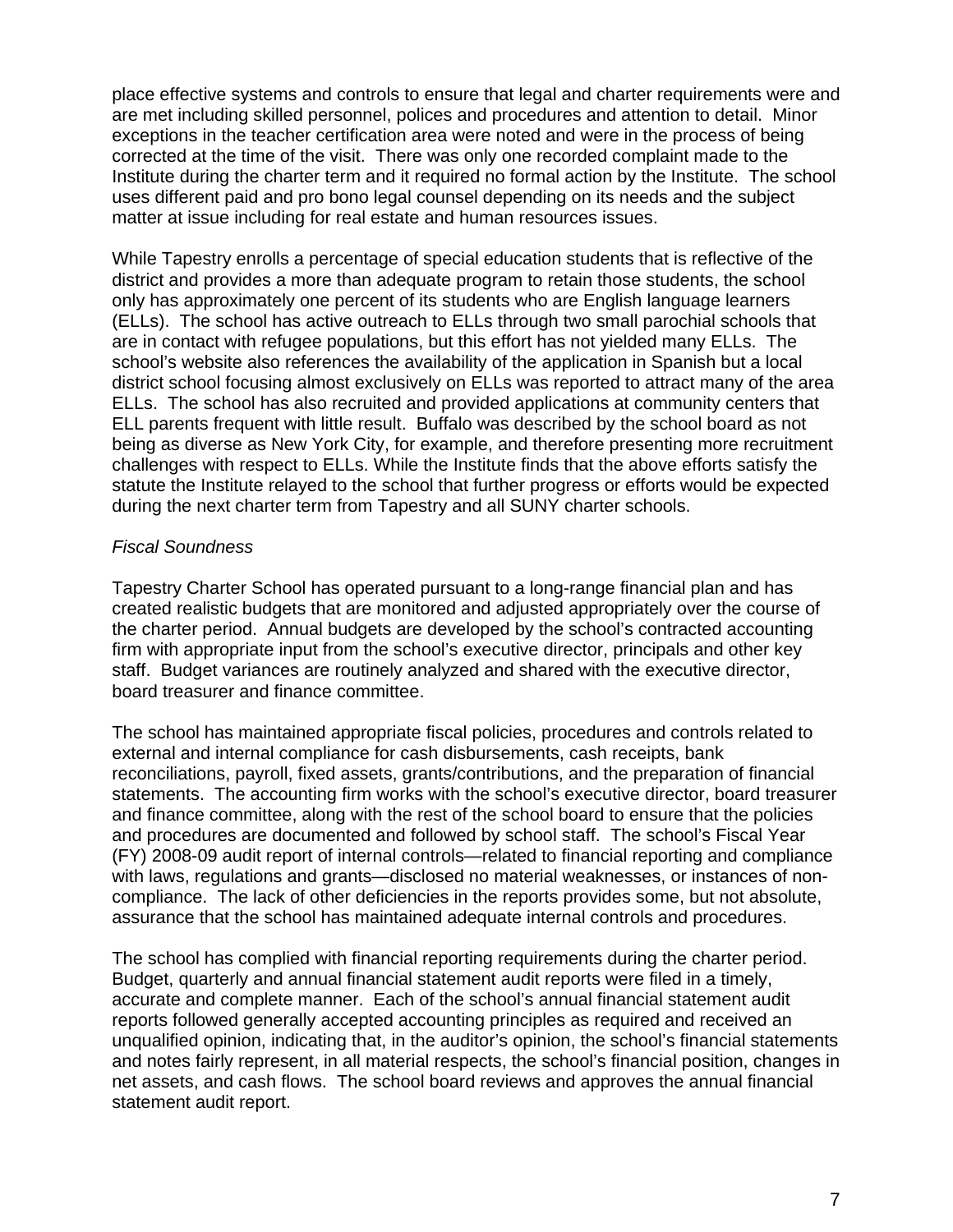Tapestry has maintained adequate financial resources to ensure stable operations over the course of the charter period and has monitored and successfully managed stringent cash flow. The school completed FY 2008-09 in fairly stable financial condition, increasing both cash reserves and total net assets. However, despite the increase in cash reserves the school maintains limited liquid assets, which lessens the schools short-term fiscal viability. The school has a negative working capital ratio, indicating it does not have enough shortterm assets possibly to cover all immediate liabilities, short-term debt or any unforeseen expenditures that may arise. It should be noted that the limited liquid assets and negative working capital is directly affected by the school's land acquisition and renovation/construction of a new facility, an intentional and strategic decision made by management and the school board. These two financial accomplishments can be attributed to the increase in net assets for the school. The school has no major investments and any cash is left in savings and/or money market accounts. With the exception of one year, revenues have exceeded expenses at an average of four and a half percent throughout the charter period. This positive trend demonstrates the school's ability to balance revenues and expenditures given economic and facility challenges.

#### *Plans for the Next Charter Period*

The school has provided all of the key structural elements for a renewal charter and they are deemed to be reasonable, feasible, and achievable. The school has revised its mission statement as follows:

*Tapestry Charter School is a K-12 public school for children, parents and teachers*  who believe in weaving together the essential elements that inspire a lifelong *passion for learning.* 

Perhaps the most significant changes the school proposed by the school for the next charter period are its facility plans; in fact, those plans prompted the school's early application for renewal. Continued financing that would allow completion of the expansion has been contingent upon the school being granted a Subsequent Renewal. The completion of the expansion would allow the lower and upper grades to be housed in a single location within the term of the proposed renewal charter.

The school would continue providing instruction in kindergarten through 12th grades. Tapestry proposes an increase in its enrollment levels in both the lower and upper grades. The school would essentially double its lower grade enrollment over a three-year period, by adding a section to each grade. The increase in student population would provide additional funds to support the school's facility expansion plans. Additional students in the lower school would allow more students who are experienced with Expeditionary Learning model to be able to transition to the high school program successfully. The application asserts that by enlarging the lower school and co-locating the lower and high schools, teachers would become members of science and math departments that could then coordinate science and math curriculum planning and professional development.

As proposed in its Application for Early Subsequent Renewal, Tapestry would maintain most of the key design elements contained in its existing charter, while adding elements as a result of its proposed expansion. As noted above, the school would transition to using a single campus for all grades within the renewal charter period, which the school believes would strengthen the educational program. As part of the implementation of this approach,